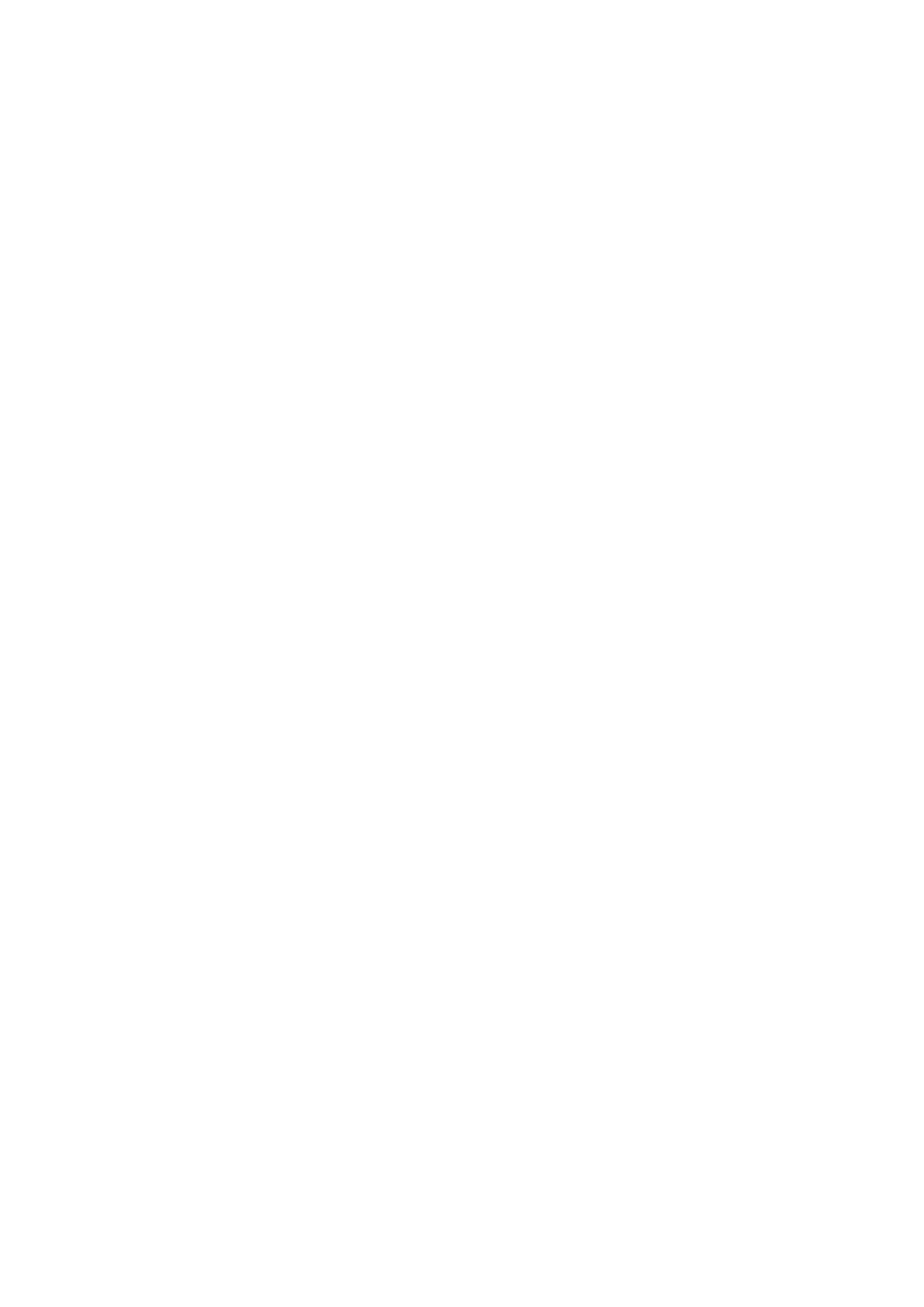### **Introduction**

Within the framework of the work carried out by FLASOG's Committee on Sexual and Reproductive Rights, a survey of specialists caring for patients suffering gender-based violence was held.

# **Objectives**

- To register the level of training received by gynecologists in detecting and caring for women in situations of violence.
- To evaluate the need to establish partnerships with training sites and/or centers.
- To promote adequate and comprehensive care for women.
- To observe health professionals' perception of "obstetric violence", whose scope has already been instituted by law in several countries.

# **Methodology**

From August 2019 to February 2020, a survey was carried out among the medical specialists of the 19 societies that make up FLASOG.

A form with 25 questions covering the diverse aspects relevant to the topic was distributed among the 19 societies integrating FLASOG, whose total membership consists of more than 30,000 thousand obstetricians and gynecologists.

A total of 326 responses were received from the following countries: Argentina, Bolivia, Colombia, Guatemala, Mexico, Panama, Paraguay, Peru and Uruguay.

### **Results**

We follow the Inter-American Convention on the Prevention, Punishment and Eradication of Violence against Women in considering violence against women as derived from

Article 1. For the purposes of this Convention, violence against women shall be understood to mean any action or conduct, based on gender, that causes death or physical, sexual, or psychological harm or suffering to women, whether in the public or the private sphere.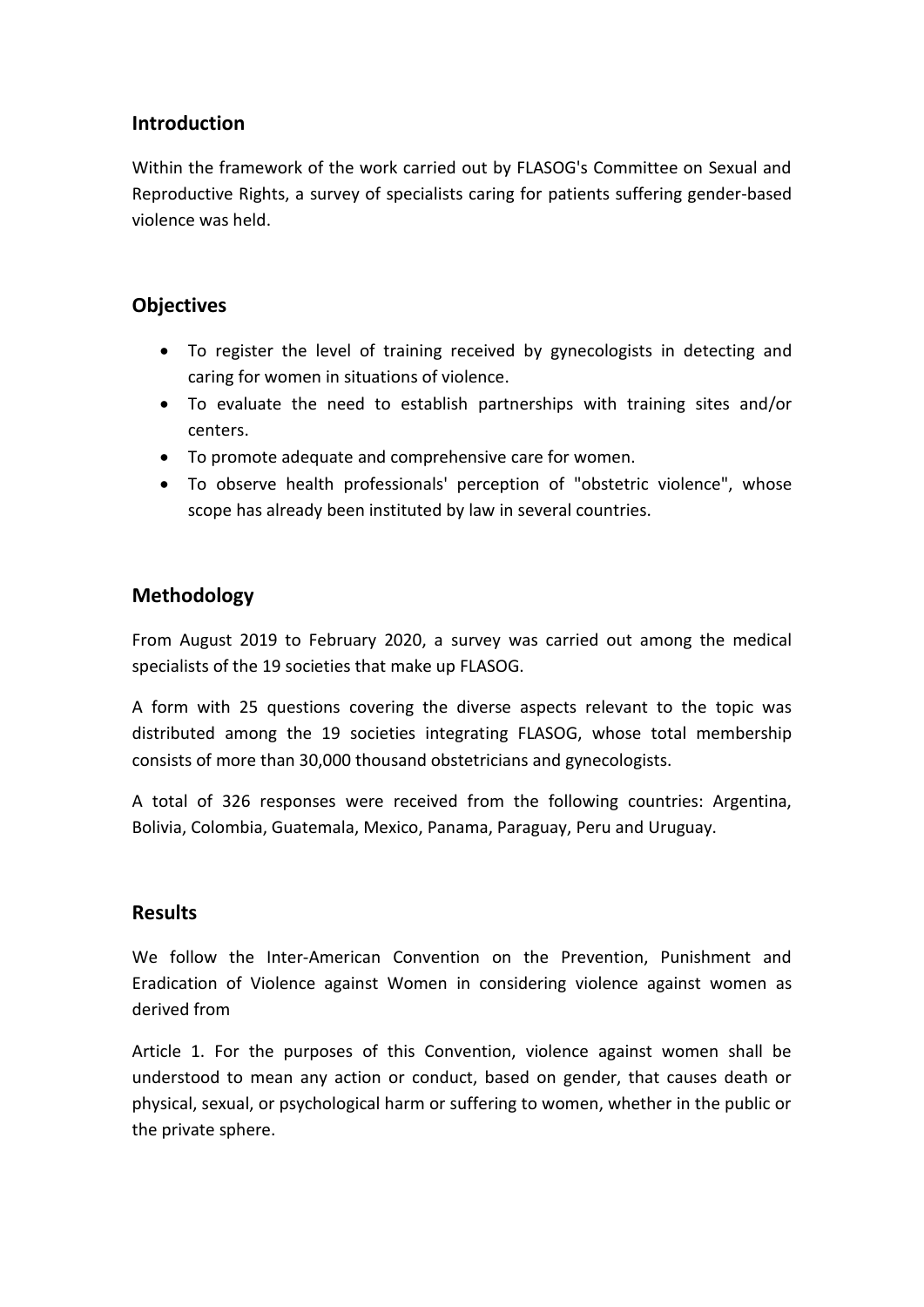Article 2. Violence against women shall be understood to include physical, sexual and psychological violence:

(a) which takes place within the family or domestic unit or in any other interpersonal relationship, whether or not the perpetrator shares or has shared the same household as the woman, and which includes, but is not limited to, rape, maltreatment and sexual abuse;

(b) which takes place in the community and is perpetrated by any person and which includes, but is not limited to, rape, sexual abuse, torture, human trafficking, forced prostitution, kidnapping and sexual harassment in the workplace, as well as in educational institutions, health facilities or any other place;

(c) which is perpetrated or condoned by the State or its agents, wherever it occurs.



#### **Do you treat patients in gender-based violence situations?**

No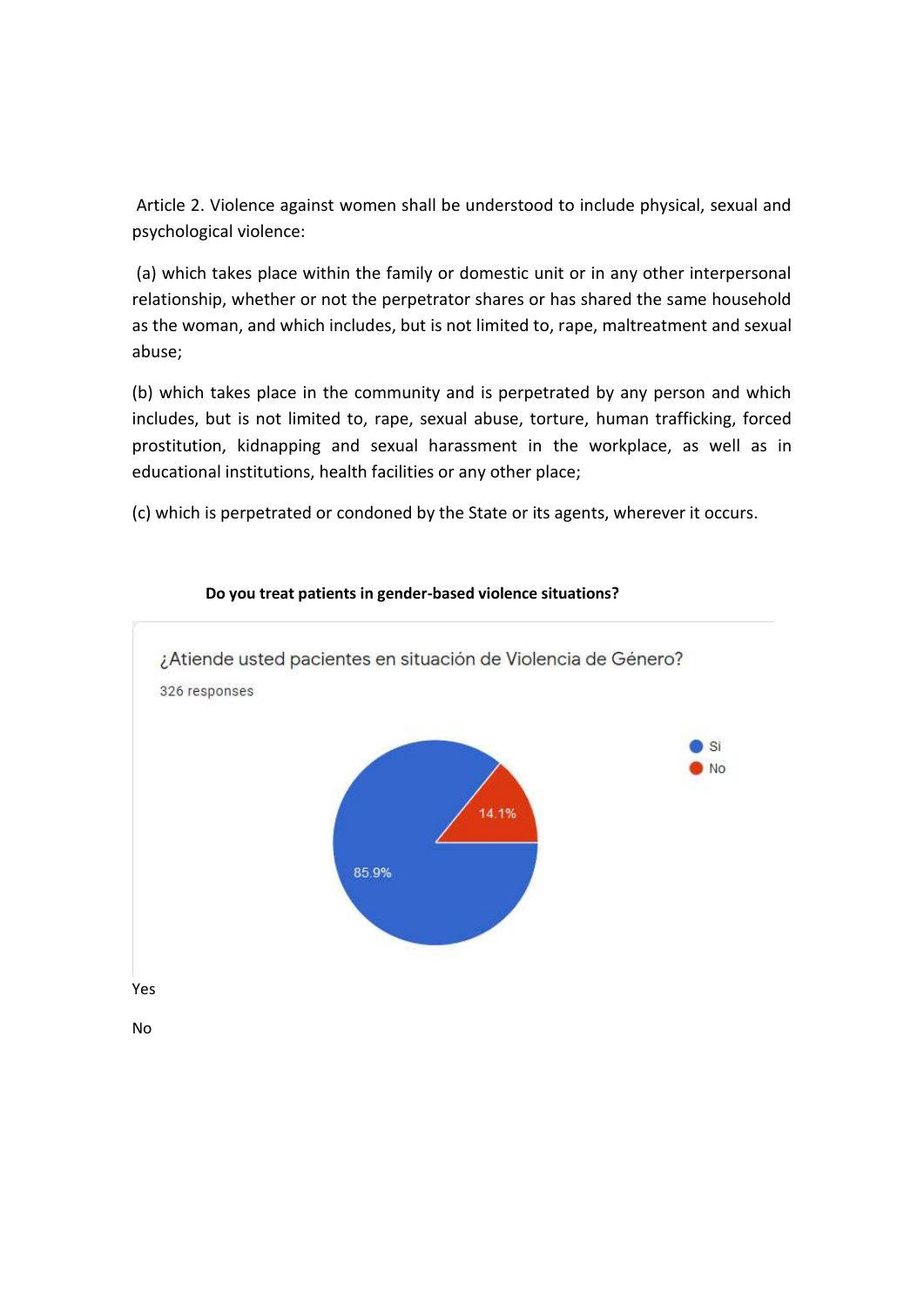# **In your opinion, what are the most serious reasons for consultations by women who suffer gender-based violence**?



Sexual harassment

Sexual abuse

Physical mistreatment

Psychological mistreatment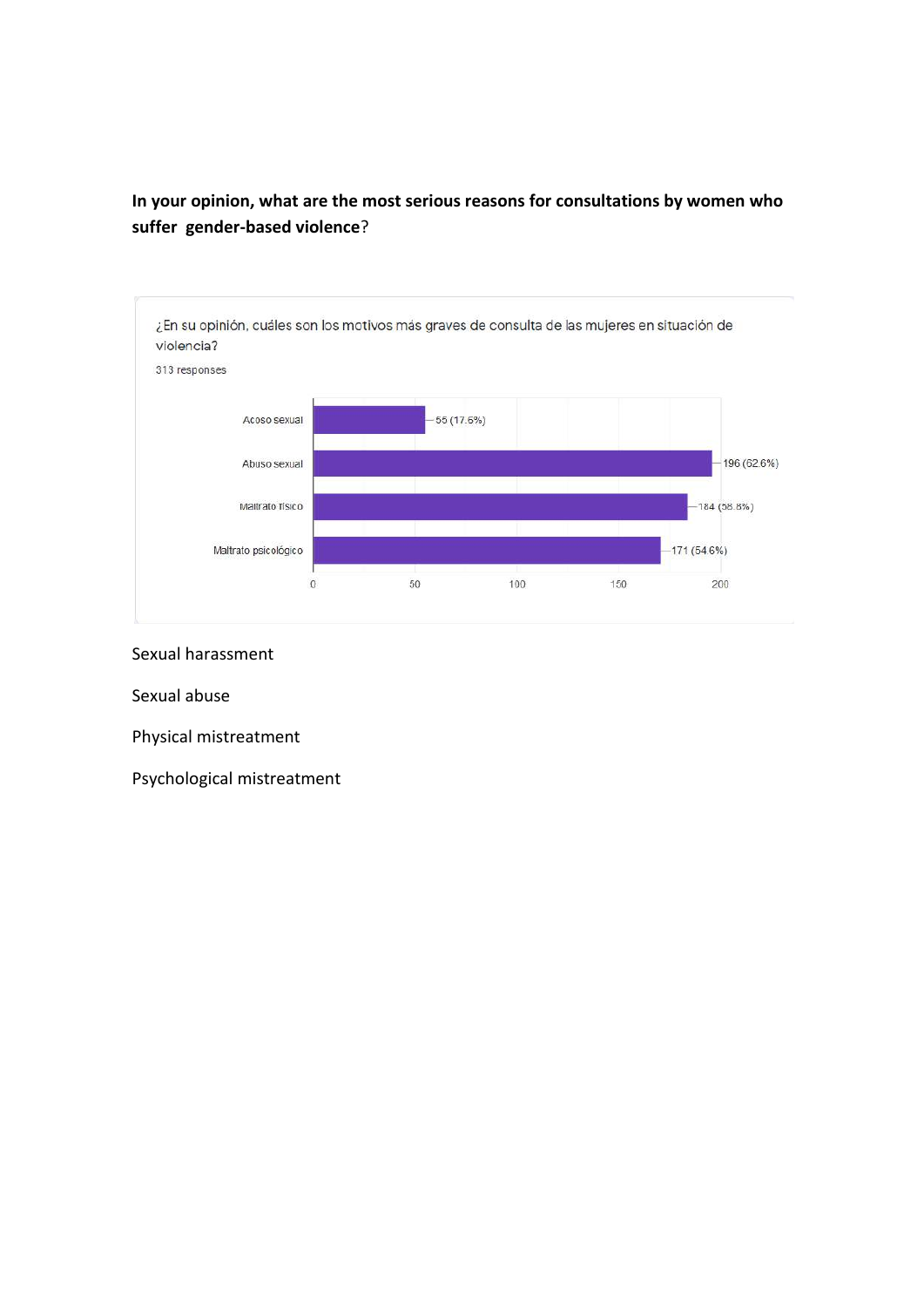

#### **Do you know how to typify gender-based violence?**

**Have you received training in caring for women who suffer gender-based violence?**

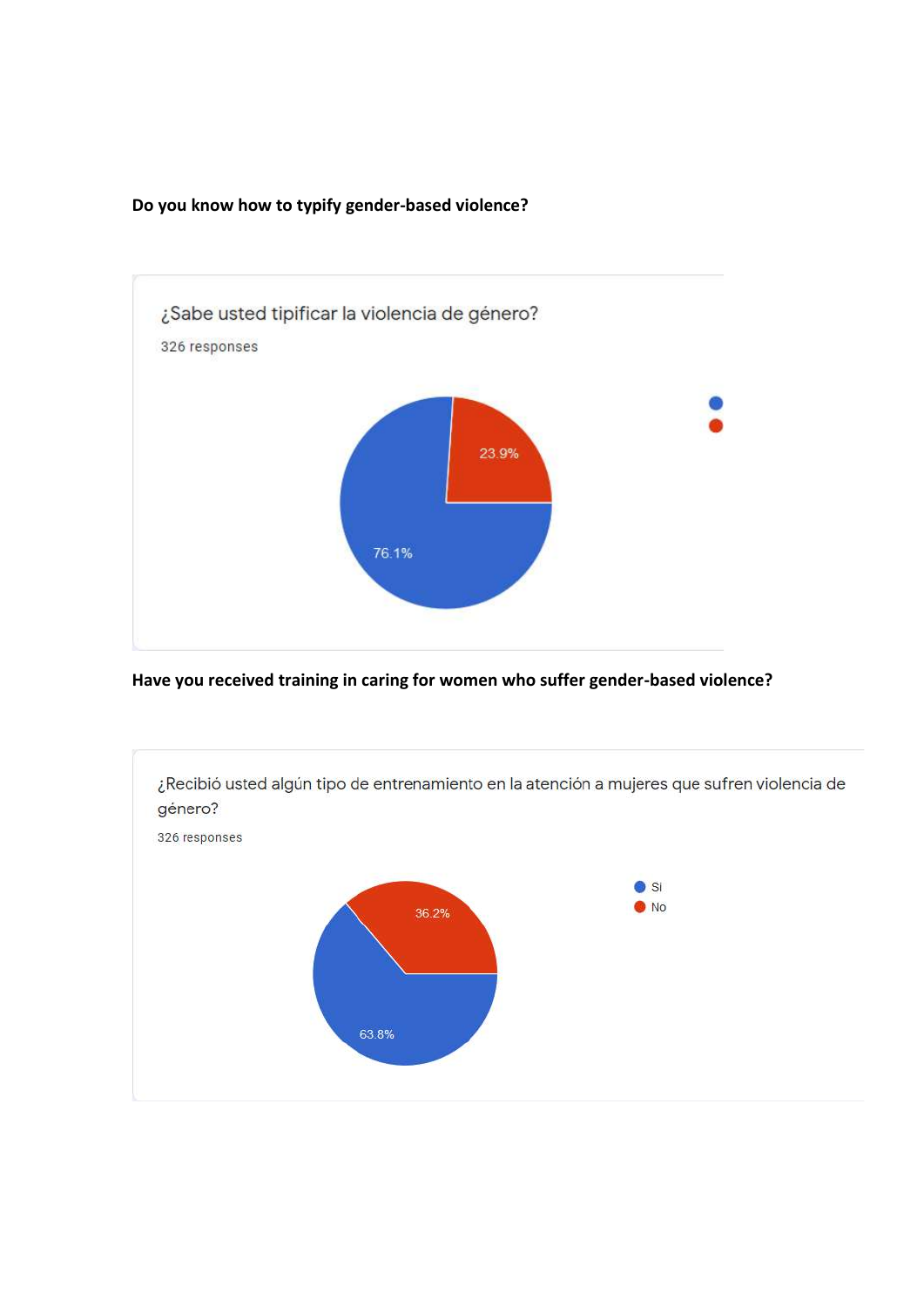#### **At what point in your training did you receive it?**



#### Undergraduate training

Graduate training

# **Do you consider that your training was enough to detect cases of gender-based violence?**

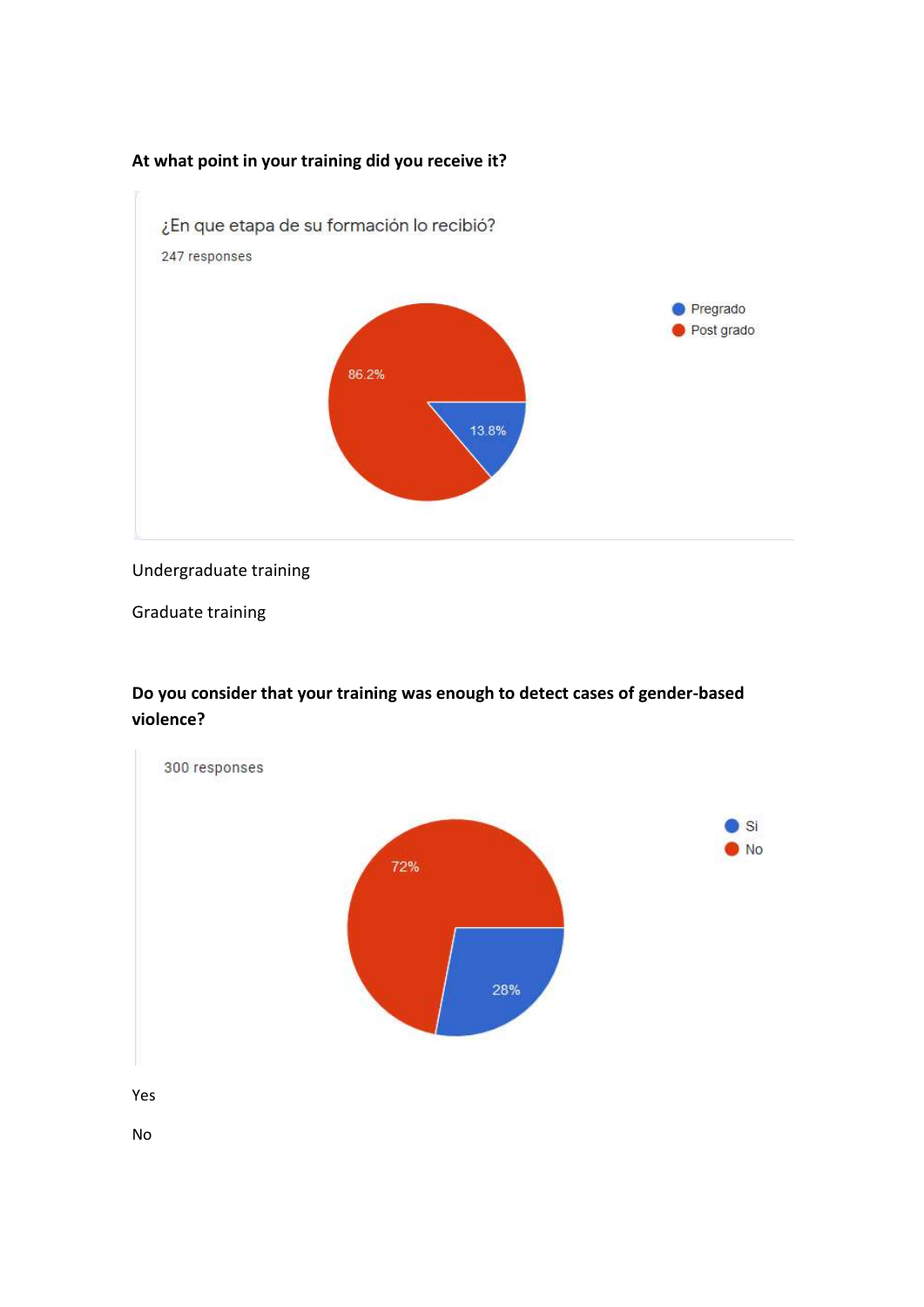

### **Were these training experiences of use in your personal and professional life?**

**Are you aware of your country's legislation and public policies in reference to gender-based violence?**



Yes

No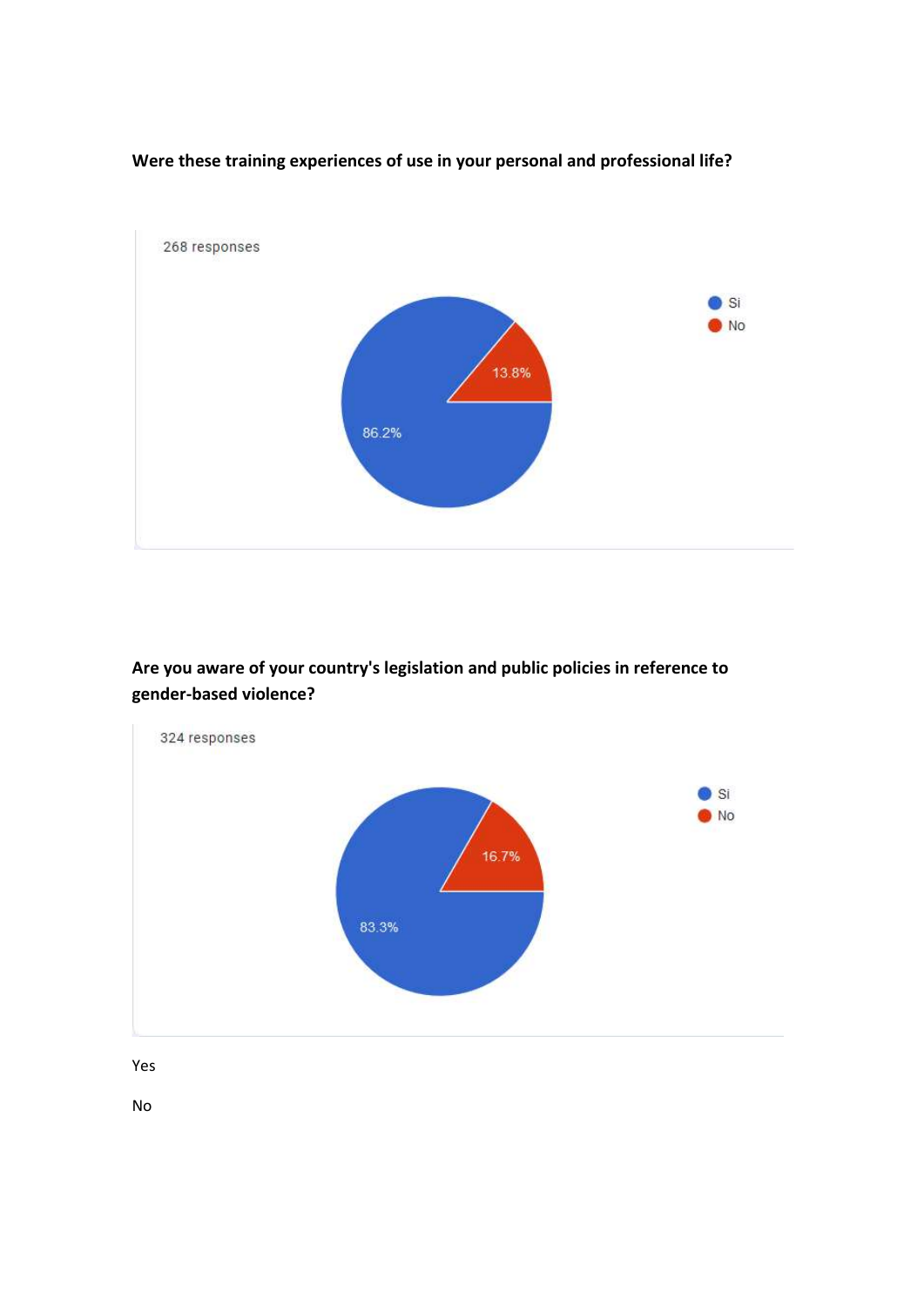#### **Do you work on the topic of gender?**



Yes

No

# **Do you work on the topic of gender-based violence?**



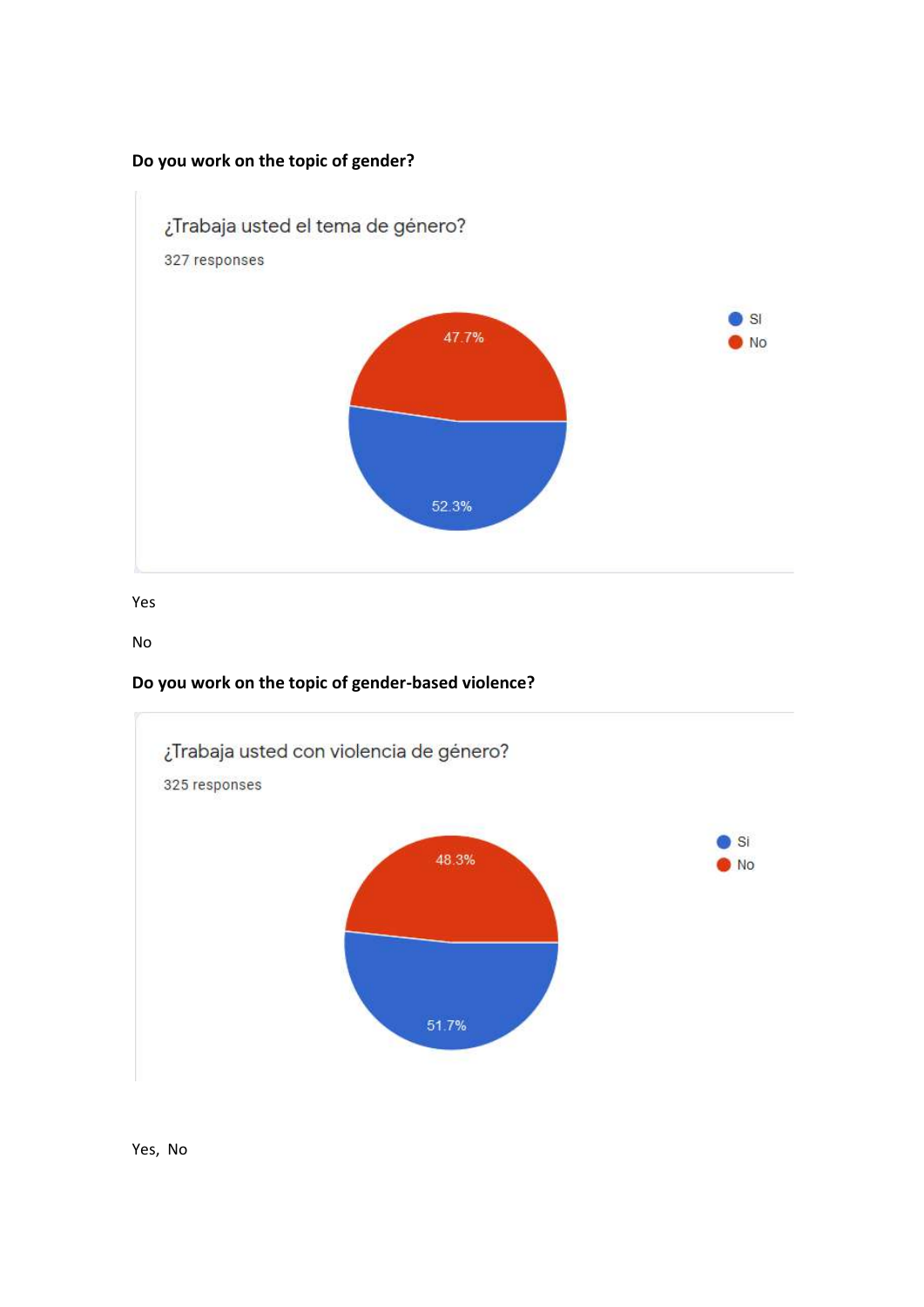#### **Do you detect gender-based violence?**



Yes, No



#### **Do you use tools or questionnaires to detect violence?**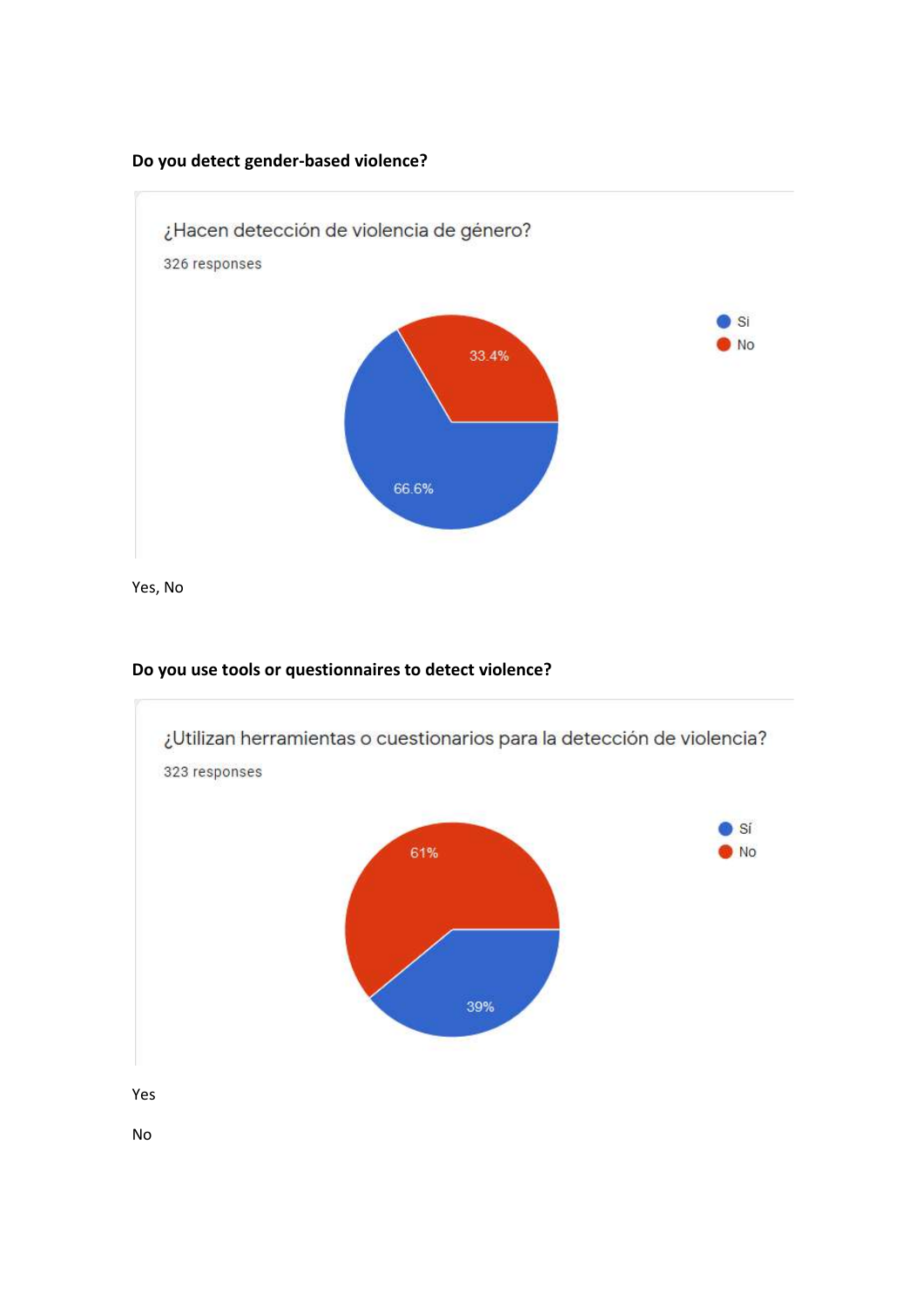#### **Do you apply them to all your patients?**



Yes. No



#### **Do you make referrals on detecting cases of gender-based violence?**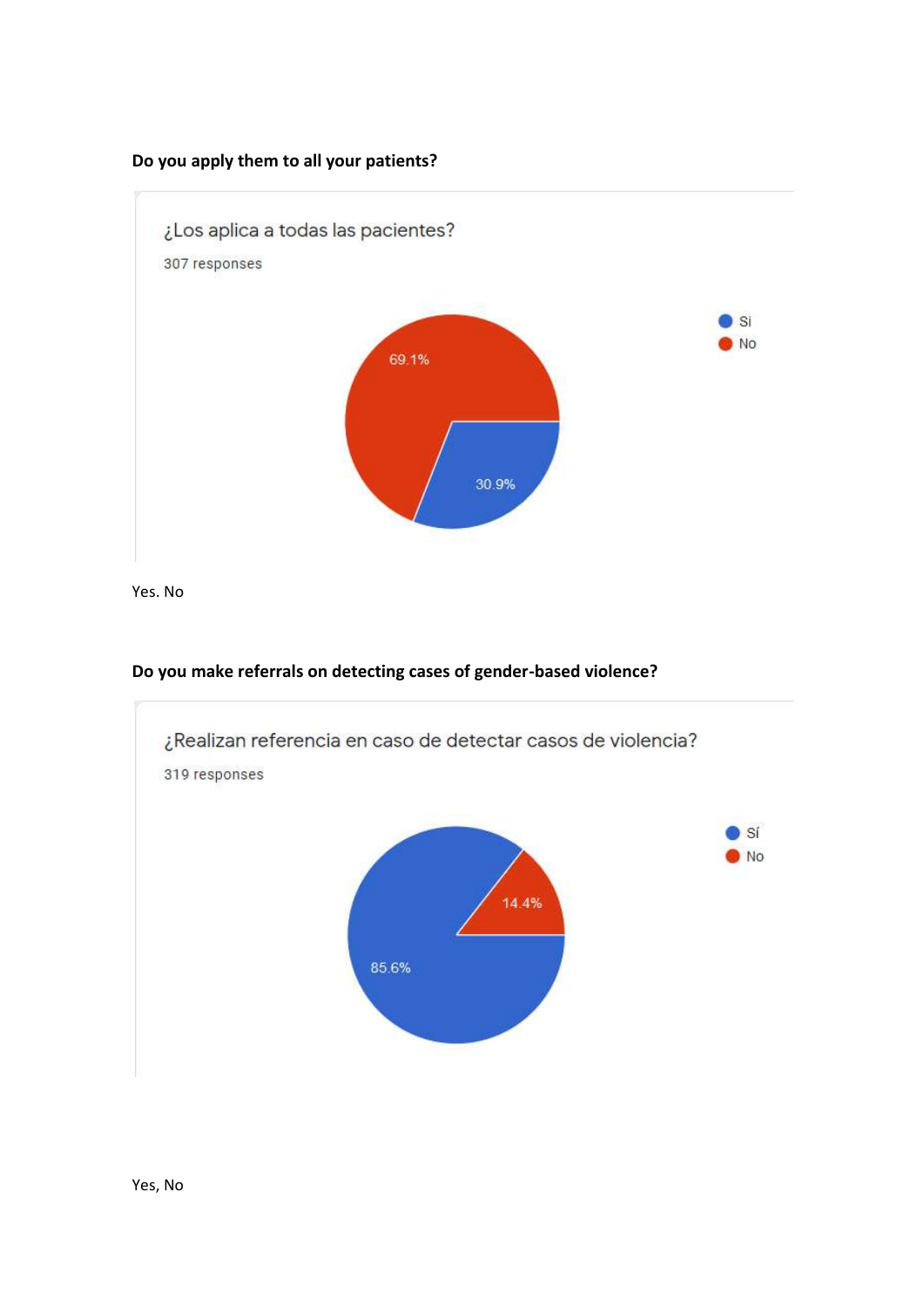

**Have you encountered any difficulty in facing cases of gender-based violence?**

Yes . No

**Did you ever feel that caring for patients suffering gender-based violence of any nature was a waste of time?**



Yes . No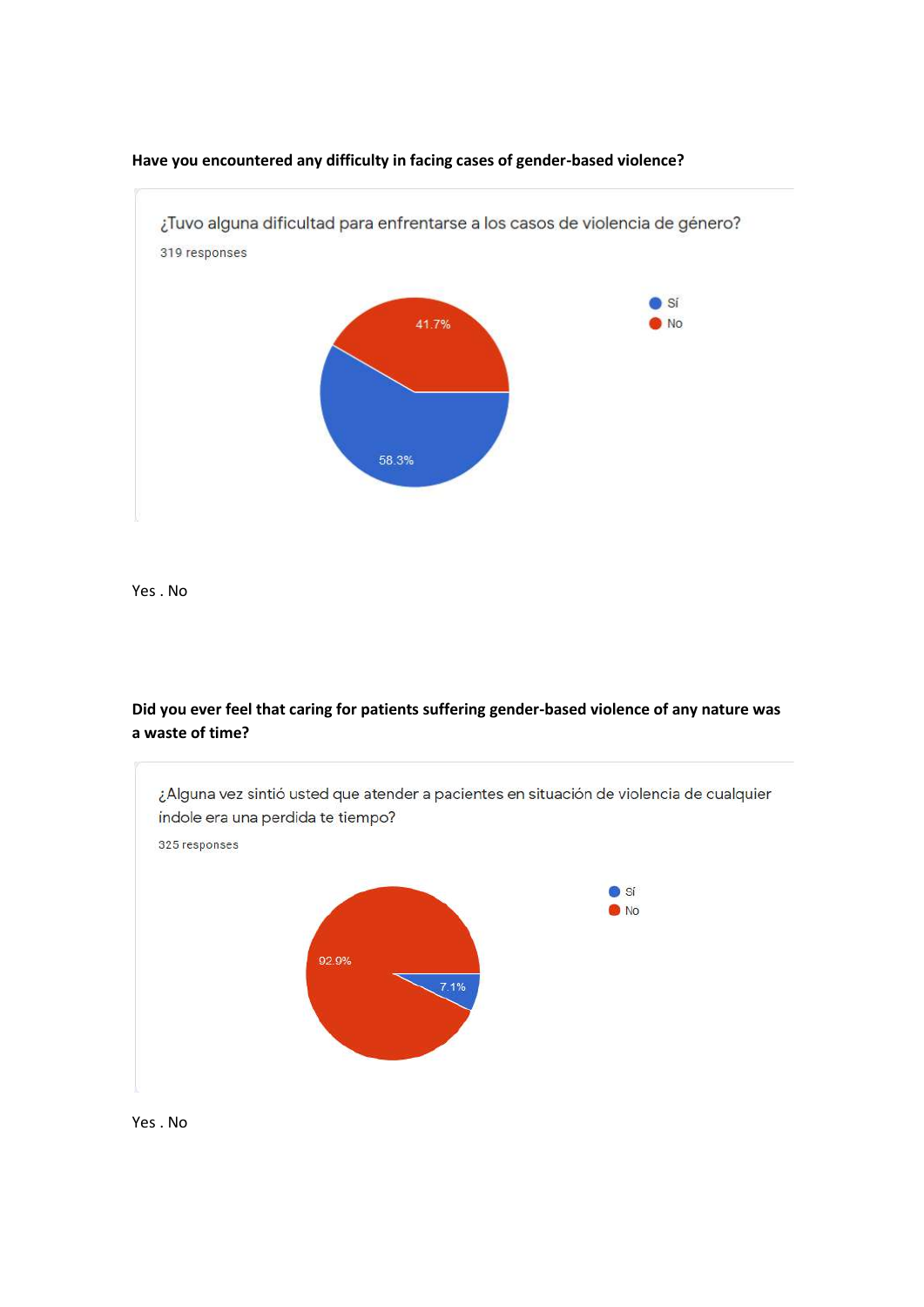#### **Are you aware of the institutions oferring counselling and support to victims of genderbased violence in your community or country?**



Yes, No

#### **Do you believe that you ever suffered or learned of a personal or family situation of genderbased or family violence?**

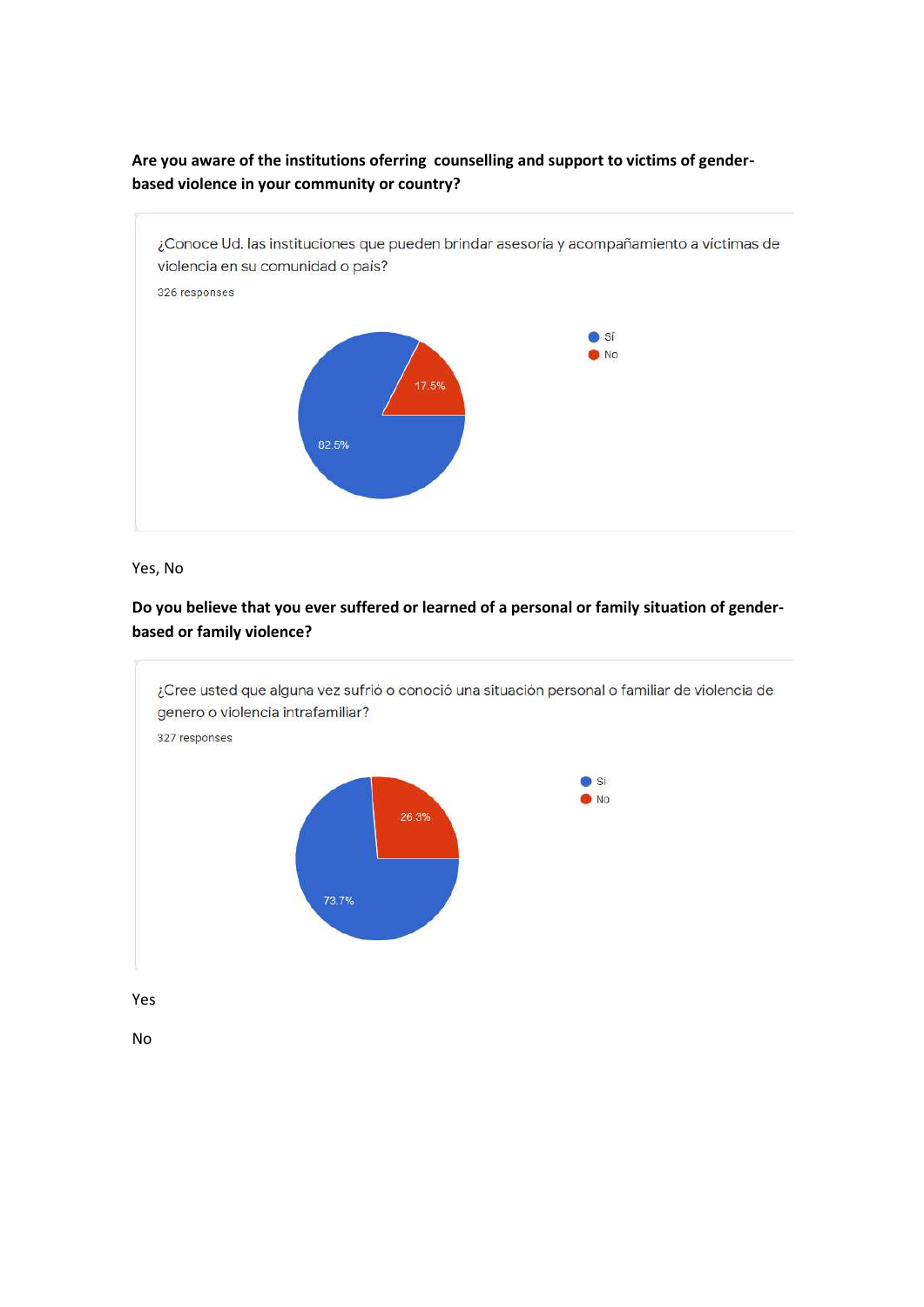#### **Have you heard of obstetric violence?**



Yes, No

# ¿Tiene usted conocimiento acabado sobre el tema Violencia Obstetrica? 326 responses Sí  $\bullet$ No 19.3% 80.7%

#### **Do you have full knowledge of the topic of Obstetric Violence?**

Yes, No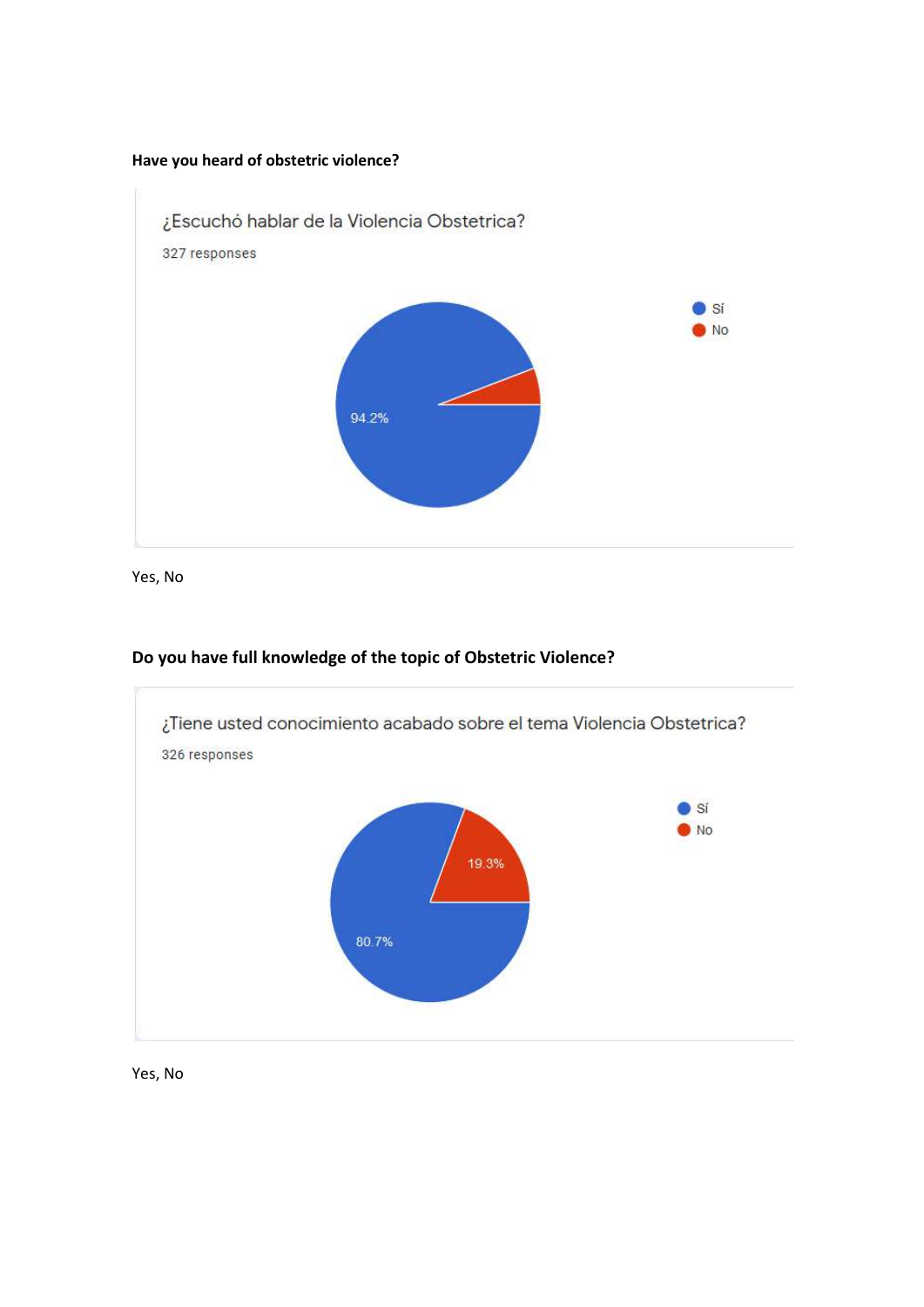

# **Do you agree with the term Obstetric Violence?**

Yes, No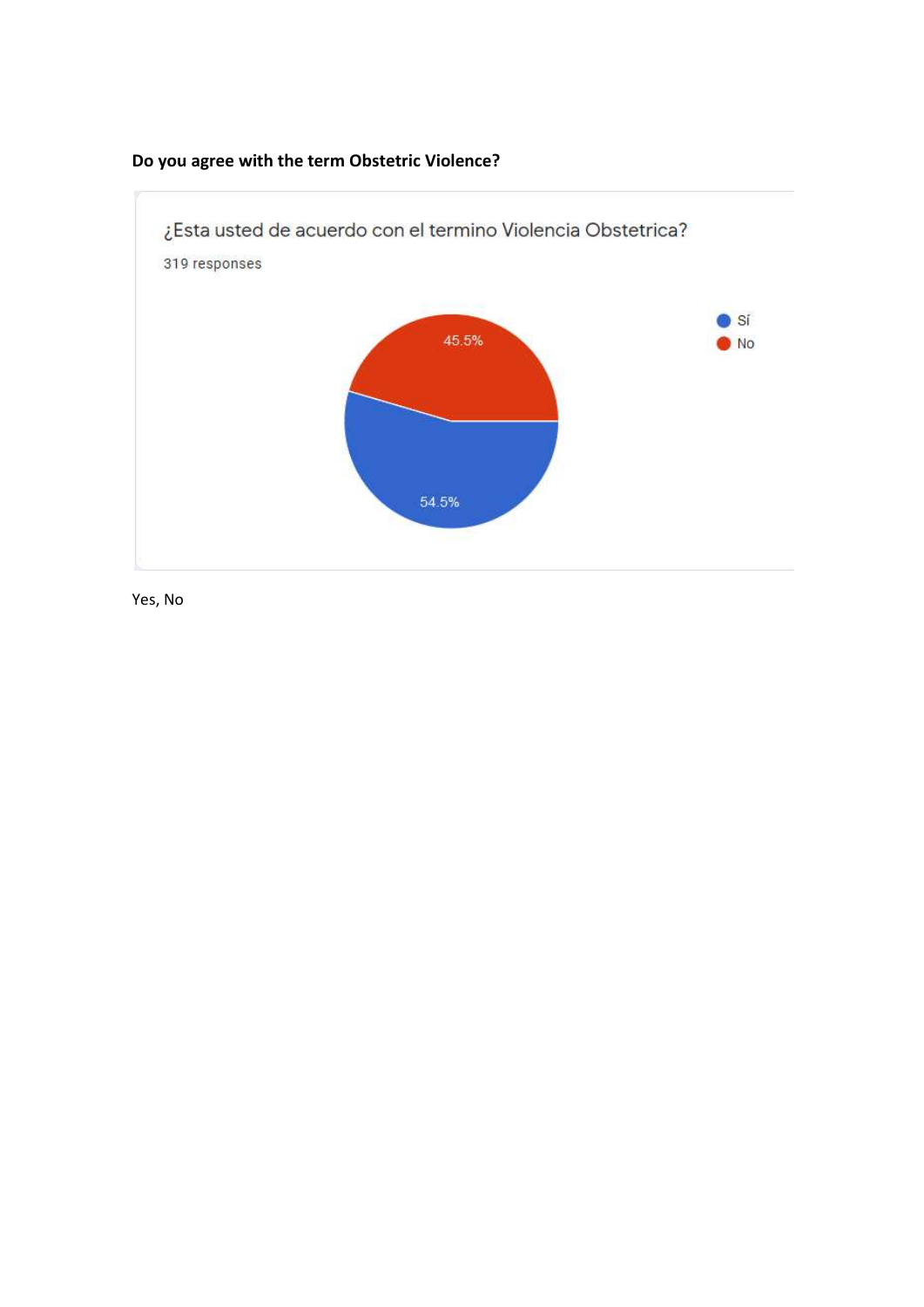**Which of the following do you consider Obstetric Violence: Excessive medicalization of deliveries Deprive the pregnant woman of... during labor Breaching doctor-patient confidentiality Female genital mutilation Curettage without anesthesia Forced sterilizations and abortions Routine episiotomy Deny or not inform on authorized health services Involountary sterilizations**

**Lack of information or informed consent on...**

**Not knowing the patient's identity**

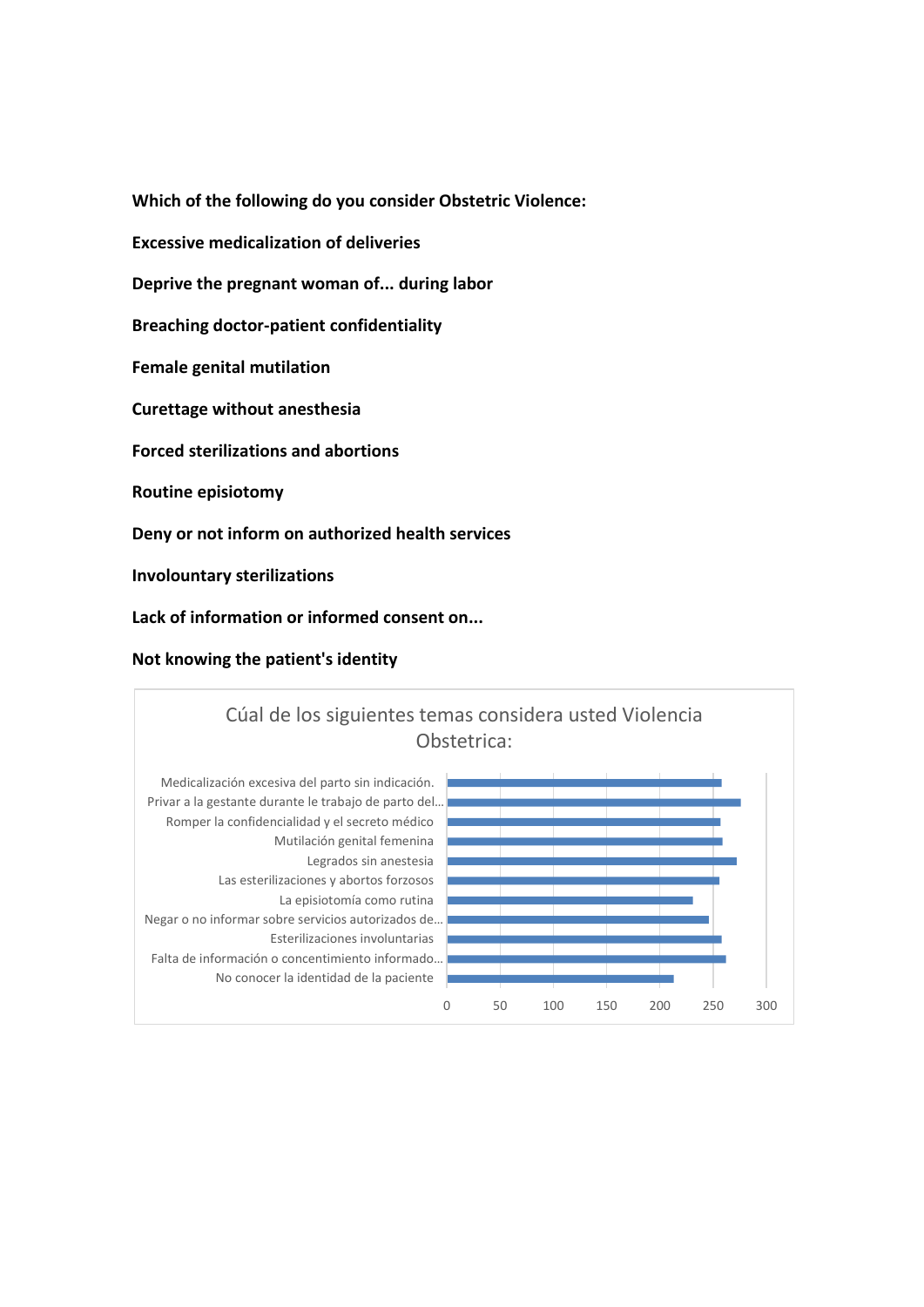#### **% of Responses per Country**



#### **Rural or Urban**

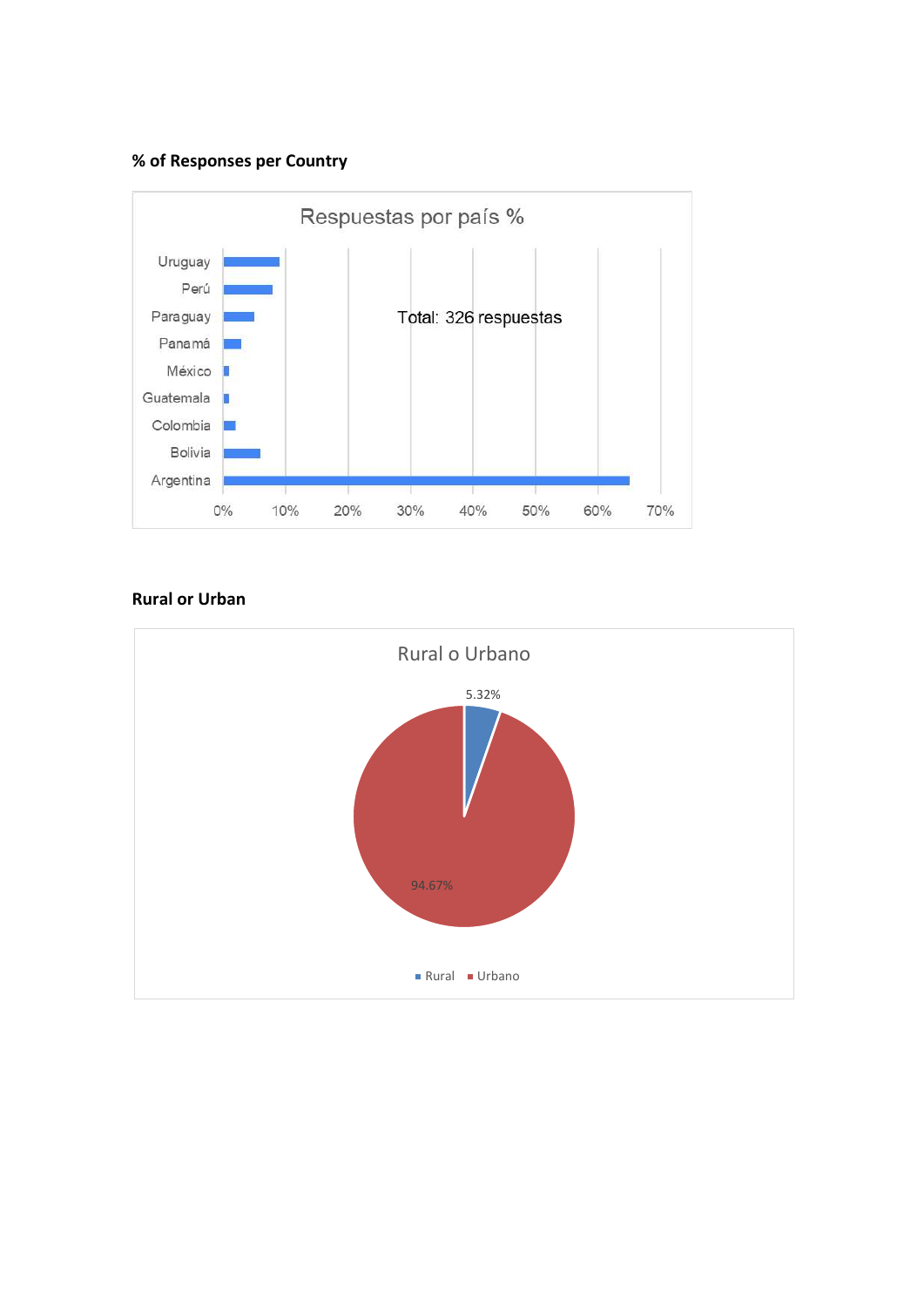**Place of work** 

**Doctor's office**

**Emergency Rooms**

**Private** 

**Public**



**Gender**



Femenine, Masculine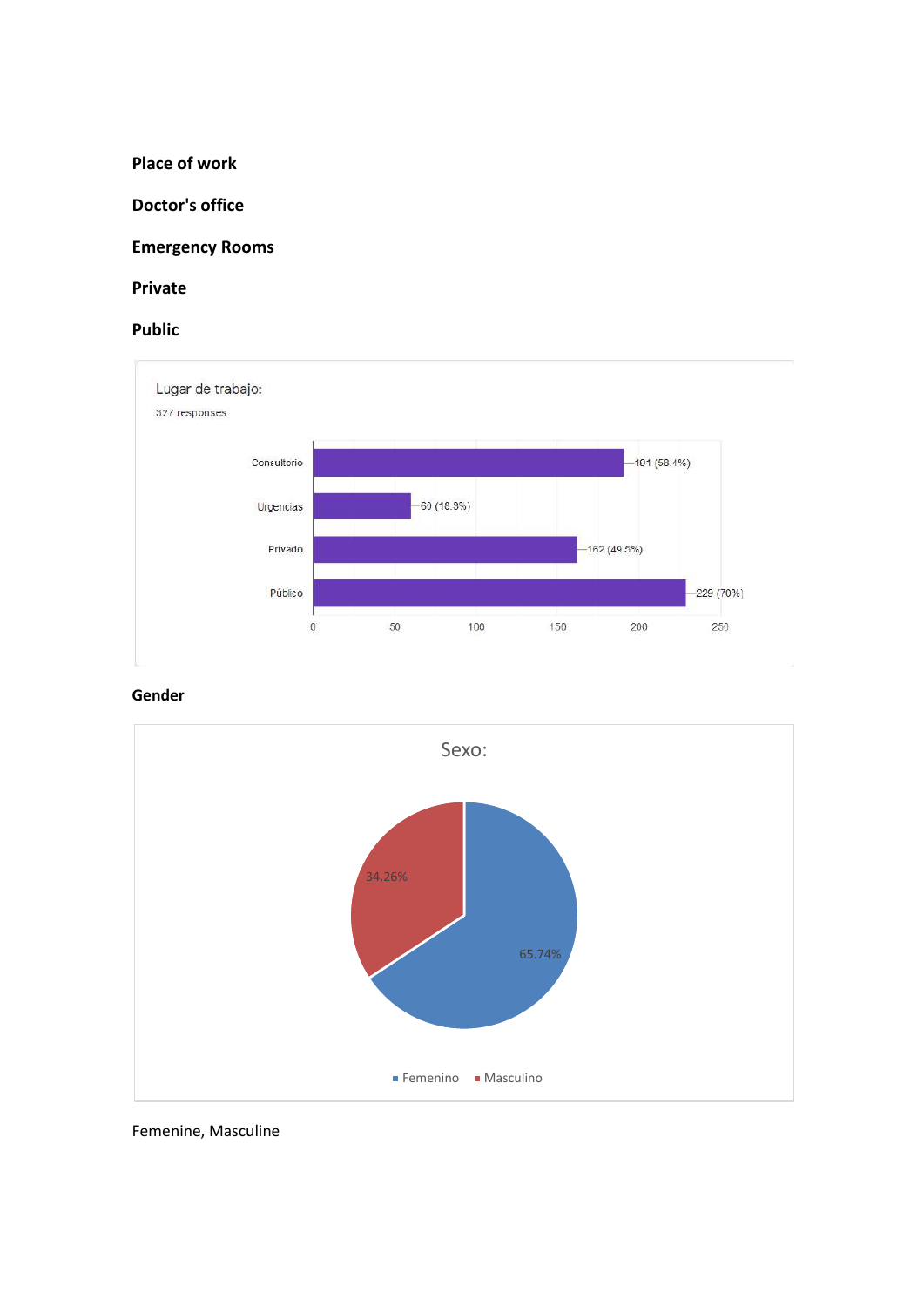

**Age**

### **Responses on some recommendations on the topic:**

- Make the target staff understand that we must continuously train on these issues, and approach them from an integral and interdisciplinary point of view
- Ignorance of the physiological and occasionally pathological process of labor may lead to the classification of some intervention, experience or feeling of it as a situation of violence
- In my country, women are often unable to break out of the cycle of violence due to a lack of economic independence, above all, and end up being murdered by their partners.
- Change the term obstetric violence...
- Change undergraduate training. Mandatory gender training. Establish gender mechanisms in all health institutions. Work within the gynecological collective on gender inequality and gender-based violence among colleagues
- Training medical staff and patients themselves in gender-based violence would be of great benefit in capturing, treating and preventing these cases
- None
- Yes, more training and information is needed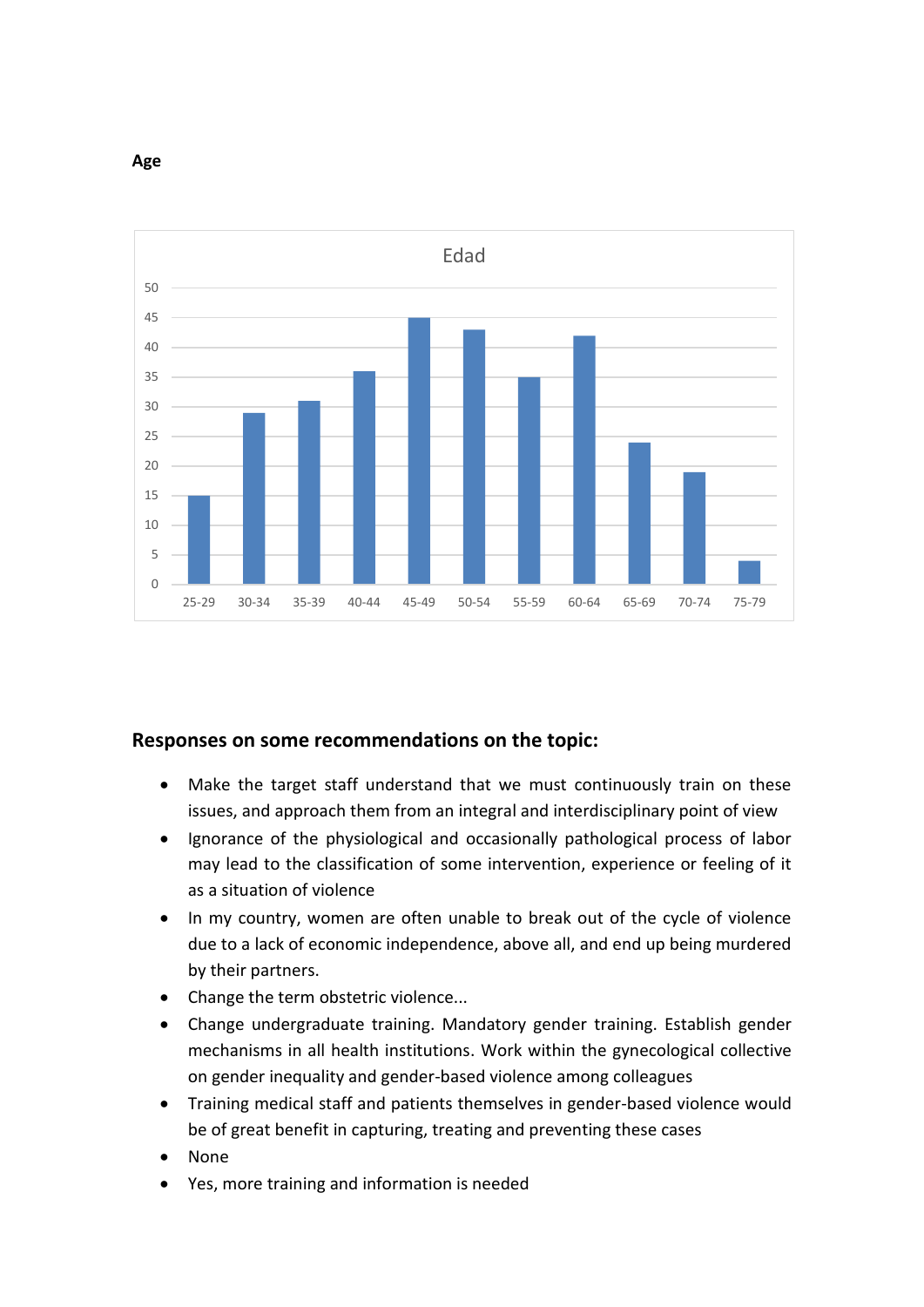- The term "obstetric violence" should be standardized and agreed upon if used. Many use it to remove patients from hospital care and promote home waterbirth indiscriminately.
- Improve cross-sectional skills
- Improve infrastructure and access to prenatal care
- More information on the subject
- Lack of information or informed consent about the procedures performed in the delivery room. It depends on the context.
- Learned societies must take a radical stand against the terminology of obstetric violence and replace its consequences and characteristics with appropriate health education that takes into account the sovereign will of adequately informed patients.
- Continuous training, initiate knowledge in undergraduate and postgraduate sections.
- I do not handle much information on obstetric violence but some examples seem to me to be crimes, I am not sure if they are within the concept of obstetric violence or crime. It is unfortunate to read spelling and grammatical errors in the questionnaire, I suppose it reflects the seriousness with which the topic is addressed at the global level.
- The work that is done in training the new generations is important to end not allowing women to make decisions in controlling their pregnancy and delivery process
- It would be good to be able to do some tutored virtual course on these topics to be able to face the situations with more experience
- It is necessary to disseminate the subject among health and population personnel
- There is no timely attention to other forms of violence
- Care children and teenagers
- We lack greater commitment and work on empowering our patients even if it takes longer in our practice. It is very important that someone else makes you aware of your situation and that you are not alone.
- Training for the entire medical profession
- Start. There's almost everything to be done.
- To have the law on violence against women available and to have a police station that really works and serves these women
- Raise the profile of gender-based violence among teenagers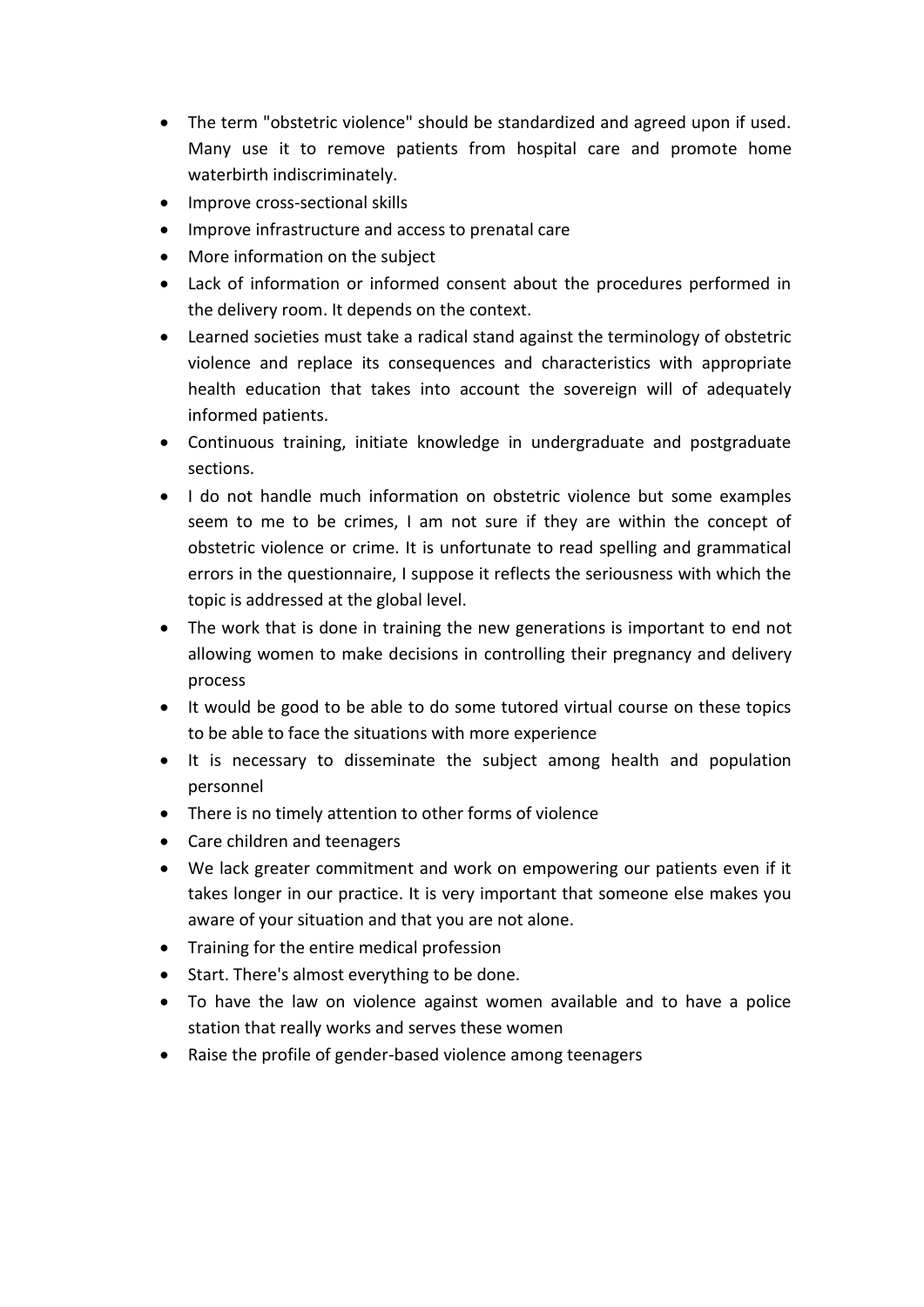- I believe that gender-based violence is a frequent and complex issue. Its approach is not linear and requires a multidisciplinary team, where the gynaecologist is just another member. It takes time and several consultations to address the issues. I believe that the term obstetric violence refers more to poor quality care, where the doctor-patient relationship does not matter, nor is there good communication. Pregnancy, childbirth and post-partum care is a complex issue, where concern for the health of the mother, the fetus and the newborn should be paramount. That is the most important thing.
- Train gynecologists in detecting and caring for women in situations of violence, from Pre-med.
- Introduce humanistic aspects during the Cesarean section
- They should include a subject in the undergraduate area that deals with GBV

# **TAKE AWAYS AND RECOMMENDATIONS**

- 85 % of those consulted attend patients in situations of gender-based violence
- The most serious reasons for consultations by women in situations of gender-based violence are considered to be sexual abuse and physical and psychological mistreatment
- 7 out of 10 interviewees consider that they know how to classify gender violence
- 64% said they had received some kind of training in caring for women who suffer from gender-based violence and most of the training had been at the postgraduate level
- 7 out of 10 consider that the training received was sufficient and 86% evaluate this training as very useful for their personal and professional life
- 84% declared knowing the laws and public policies of their country in reference to gender violence
- Half of the interviewees work on the issue of gender and gender-based violence
- Almost 7 out of 10 interviewees have detected gender-based violence
- 61% have used tools and questionnaires for the detection of violence and 85% declare that they have made reference to such cases
- 58% of the cases state that they have had some difficulty in dealing with cases of gender-based violence